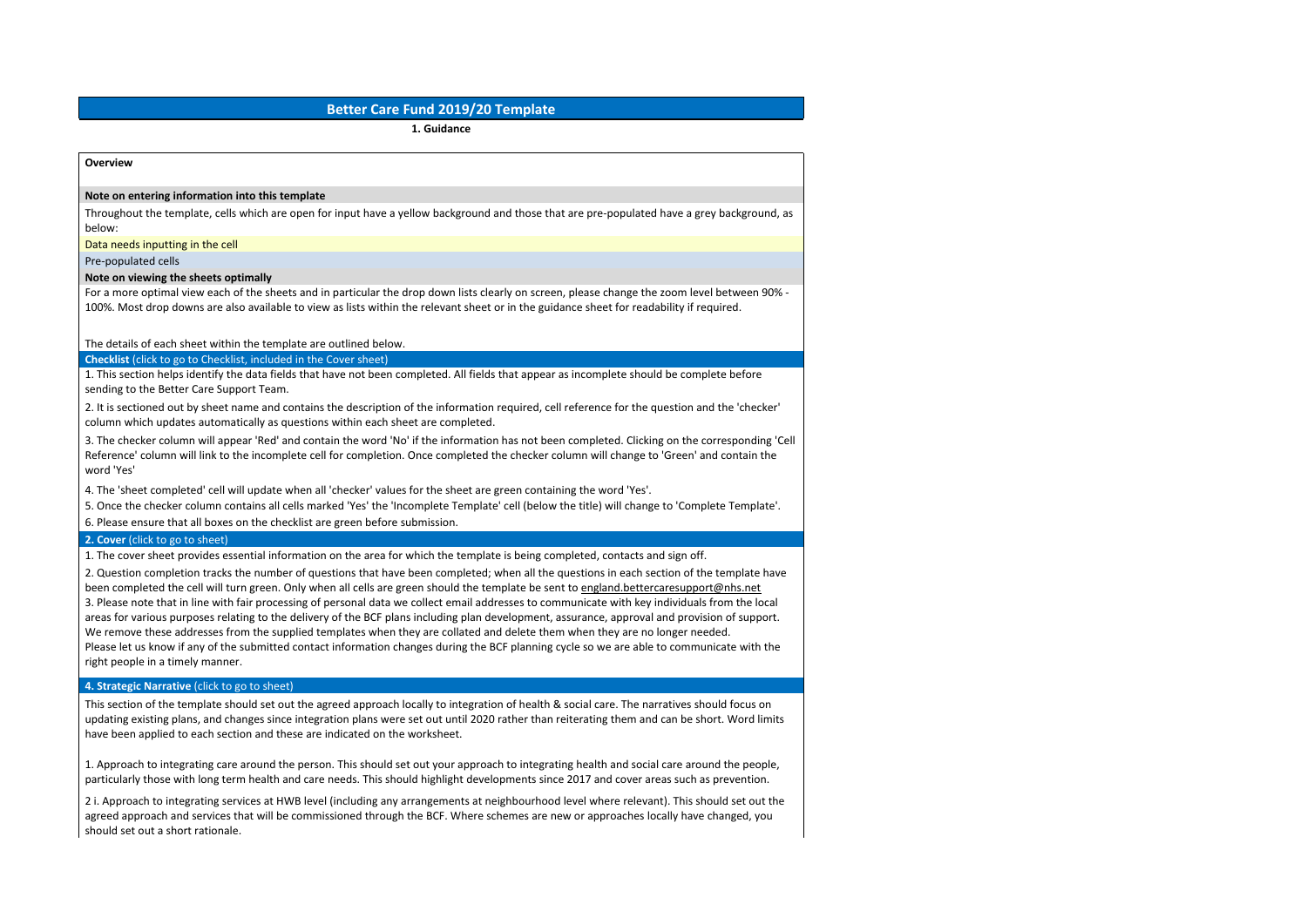2 ii. DFG and wider services. This should describe your approach to integration and joint commissioning/delivery with wider services. In all cases this should include housing, and a short narrative on use of the DFG to support people with care needs to remain independent through adaptations or other capital expenditure on their homes. This should include any discretionary use of the DFG.

3. How your BCF plan and other local plans align with the wider system and support integrated approaches. Examples may include the read across to the STP (Sustainability Transformation Partnerships) or ICS (Integrated Care Systems) plan(s) for your area and any other relevant strategies.

You can attach (in the e-mail) visuals and illustrations to aid understanding if this will assist assurers in understanding your local approach.

# **5. [Income](file:///C:/Users/dawn.mitchell/AppData/Local/Microsoft/Windows/INetCache/Content.MSO/3259D8AA.xlsx%23)** (click to go to sheet)

1. This sheet should be used to specify all funding contributions to the Health and Wellbeing Board's Better Care Fund (BCF) plan and pooled budget for 2019/20. On selected the HWB from the Cover page, this sheet will be pre-populated with the minimum CCG contributions to the BCF, DFG (Disabled Facilities Grant), iBCF (improved Better Care Fund) and Winter Pressures allocations to be pooled within the BCF. These cannot be edited.

2. Please select whether any additional contributions to the BCF pool are being made from Local Authorities or the CCGs and as applicable enter the amounts in the fields highlighted in 'yellow'. These will appear as funding sources when planning expenditure. The fields for Additional contributions can be utilised to include any relevant carry-overs from the previous year.

3. Please use the comment boxes alongside to add any specific detail around this additional contribution including any relevant carry-overs assigned from previous years. All allocations are rounded to the nearest pound.

4. For any questions regarding the BCF funding allocations, please contact England.bettercaresupport@nhs.net

# **6. [Expenditure](file:///C:/Users/dawn.mitchell/AppData/Local/Microsoft/Windows/INetCache/Content.MSO/3259D8AA.xlsx%23) (click to go to sheet)**

This sheet should be used to set out the schemes that constitute the BCF plan for the HWB including the planned expenditure and the attributes to describe the scheme. This information is then aggregated and utilised to analyse the BCF plans nationally and sets the basis for future reporting and to particularly demonstrate that National Condition 2 and 3 are met.

The table is set out to capture a range of information about how schemes are being funded and the types of services they are providing. There may be scenarios when several lines need to be completed in order to fully describe a single scheme or where a scheme is funded by multiple funding streams (eg: iBCF and CCG minimum). In this case please use a consistent scheme ID for each line to ensure integrity of aggregating and analysing schemes.

On this sheet please enter the following information:

1. Scheme ID:

- This field only permits numbers. Please enter a number to represent the Scheme ID for the scheme being entered. Please enter the same Scheme ID in this column for any schemes that are described across multiple rows.

2. Scheme Name:

- This is a free field to aid identification during the planning process. Please use the scheme name consistently if the scheme is described across multiple lines in line with the scheme ID described above.

3. Brief Description of Scheme

- This is free text field to include a brief headline description of the scheme being planned.

4. Scheme Type and Sub Type:

- Please select the Scheme Type from the drop-down list that best represents the type of scheme being planned. A description of each scheme is available at the end of the table (follow the link to the description section at the top of the main expenditure table).

- Where the Scheme Types has further options to choose from, the Sub Type column alongside will be editable and turn "yellow". Please select the Sub Type from the drop down list that best describes the scheme being planned.

- Please note that the drop down list has a scroll bar to scroll through the list and all the options may not appear in one view.

- If the scheme is not adequately described by the available options, please choose 'Other' and add a free field description for the scheme type in the column alongside.

- While selecting schemes and sub-types, the sub-type field will be flagged in 'red' font if it is from a previously selected scheme type. In this case please clear the sub-type field and reselect from the dropdown if the subtype field is editable.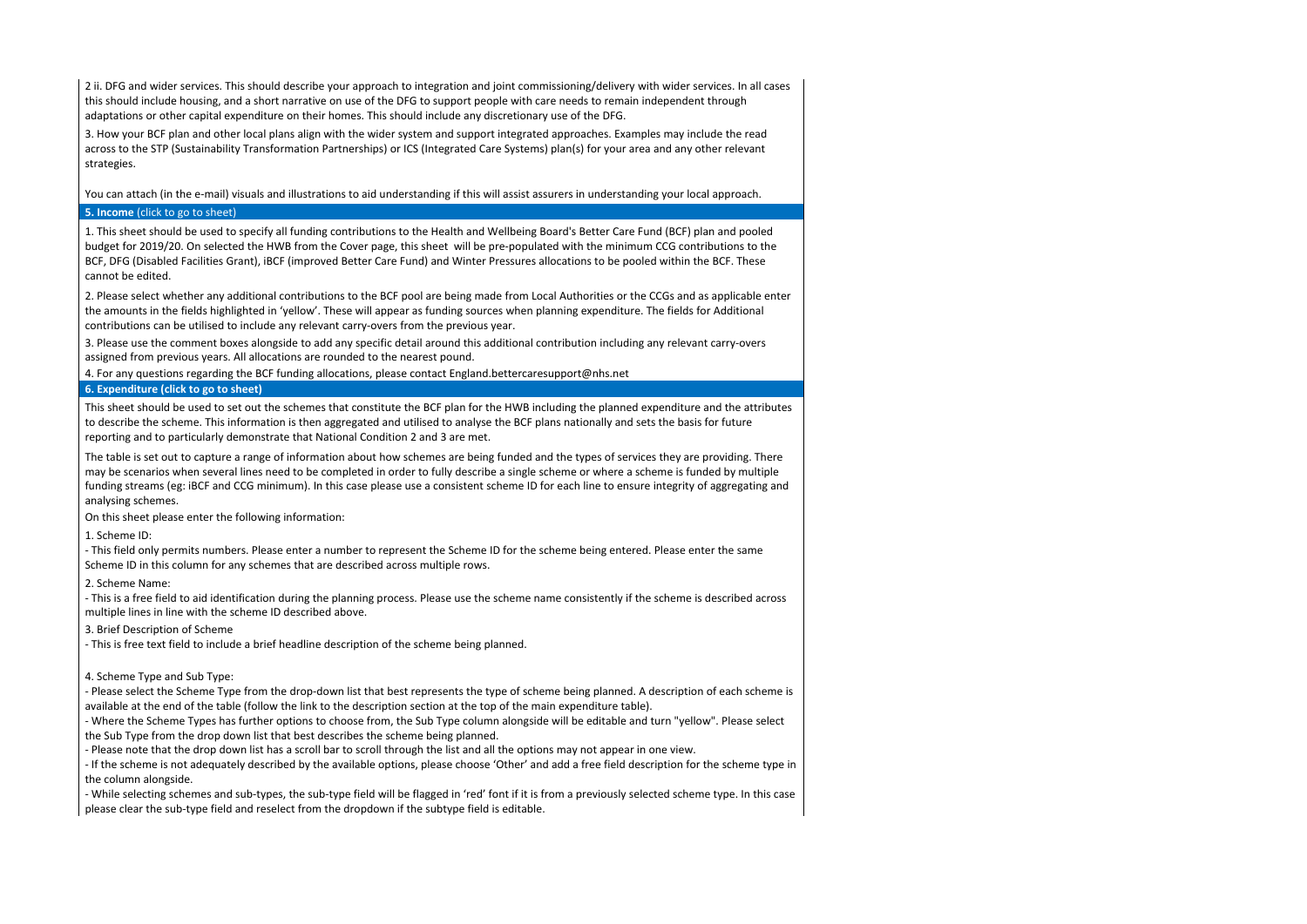### 5. Planned Outputs

- The BCF Planning requirements document requires areas to set out planned outputs for certain scheme types (those which lend themselves to delivery of discrete units of delivery) to help to better understand and account for the activity funded through the BCF.

- The Planned Outputs fields will only be editable if one of the relevant scheme types is selected. Please select a relevant unit from the drop down and an estimate of the outputs expected over the year. This is a numerical field.

### 6. Metric Impact

- This field is collecting information on the metrics that a chem will impact on (rather than the actual planned impact on the metric) - For the schemes being planned please select from the drop-down options of 'High-Medium-Low-n/a' to provide an indicative level of impact on the four BCF metrics. Where the scheme impacts multiple metrics, this can be expressed by selecting the appropriate level from the drop down for each of the metrics. For example, a discharge to assess scheme might have a medium impact on Delayed Transfers of Care and permanent admissions to residential care. Where the scheme is not expected to impact a metric, the 'n/a' option could be selected from the drop-down

menu.

### 7. Area of Spend:

- Please select the area of spend from the drop-down list by considering the area of the health and social system which is most supported by investing in the scheme.

- Please note that where 'Social Care' is selected and the source of funding is "CCG minimum" then the planned spend would count towards National Condition 2.

- If the scheme is not adequately described by the available options, please choose 'Other' and add a free field description for the scheme type in the column alongside.

- We encourage areas to try to use the standard scheme types where possible.

#### 8. Commissioner:

- Identify the commissioning entity for the scheme based on who commissions the scheme from the provider. If there is a single commissioner, please select the option from the drop-down list.

- Please note this field is utilised in the calculations for meeting National Condition 3.

- If the scheme is commissioned jointly, please select 'Joint'. Please estimate the proportion of the scheme being commissioned by the local authority and CCG/NHS and enter the respective percentages on the two columns alongside.

### 9. Provider:

- Please select the 'Provider' commissioned to provide the scheme from the drop-down list.

- If the scheme is being provided by multiple providers, please split the scheme across multiple lines.

10. Source of Funding:

- Based on the funding sources for the BCF pool for the HWB, please select the source of funding for the scheme from the drop-down list

- If the scheme is funding across multiple sources of funding, please split the scheme across multiple lines, reflecting the financial contribution from each.

11. Expenditure (£) 2019/20:

- Please enter the planned spend for the scheme (or the scheme line, if the scheme is expressed across multiple lines)

12. New/Existing Scheme

- Please indicate whether the planned scheme is a new scheme for this year or an existing scheme being carried forward.

This is the only detailed information on BCF schemes being collected centrally for 2019/20 and will inform the understanding of planned spend for the iBCF and Winter Funding grants.

# **7. HICM** (click to go to [sheet\)](file:///C:/Users/dawn.mitchell/AppData/Local/Microsoft/Windows/INetCache/Content.MSO/3259D8AA.xlsx%23)

National condition four of the BCF requires that areas continue to make progress in implementing the High Impact Change model for managing transfers of care and continue to work towards the centrally set expectations for reducing DToC. In the planning template, you should provide:

- An assessment of your current level of implementation against each of the 8 elements of the model – from a drop-down list

- Your planned level of implementation by the end March 2020 – again from a drop-down list

A narrative that sets out the approach to implementing the model further. The Narrative section in the HICM tab sets out further details.

**8. [Metrics](file:///C:/Users/dawn.mitchell/AppData/Local/Microsoft/Windows/INetCache/Content.MSO/3259D8AA.xlsx%23)** (click to go to sheet)